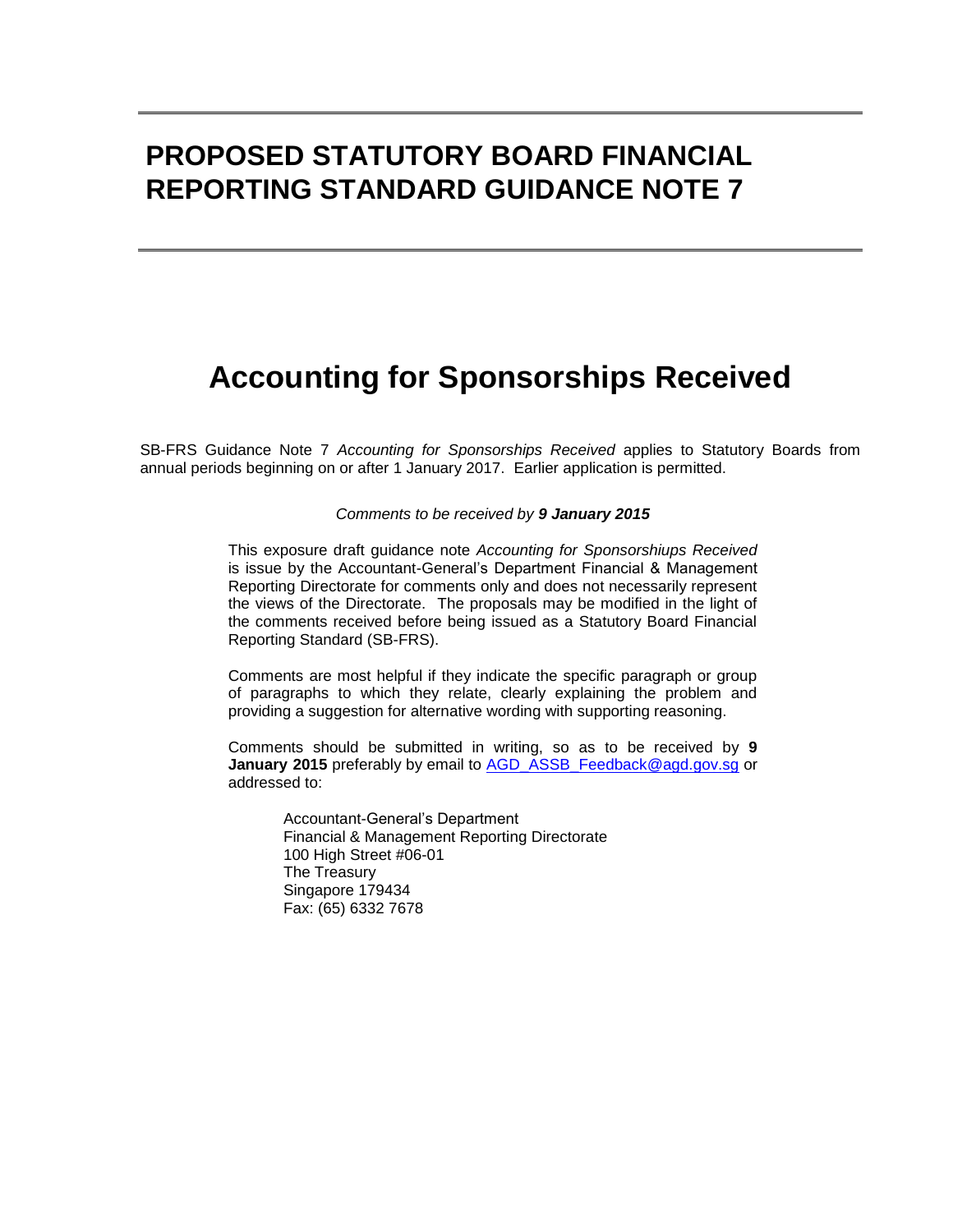## **Contents**

 *paragraphs*

| <b>Statutory Board Financial Reporting Standard Guidance Note 7</b><br><b>Accounting for Sponsorships Received</b> |           |
|--------------------------------------------------------------------------------------------------------------------|-----------|
| <b>OBJECTIVE</b>                                                                                                   | 1         |
| <b>SCOPE</b>                                                                                                       | $2 - 3$   |
| <b>ACCOUNTING FOR SPONSORSHIPS</b>                                                                                 | $4 - 8$   |
| <b>Measurement at recognition</b>                                                                                  | $4 - 6$   |
| <b>Obligations Arising from Sponsorships</b>                                                                       | 7         |
| <b>Disclosure of Sponsorships</b>                                                                                  | 8         |
| <b>ADDITIONAL ILLUSTRATIVE EXAMPLES</b>                                                                            | $9 - 16$  |
| <b>EFFECTIVE DATE</b>                                                                                              | $17 - 18$ |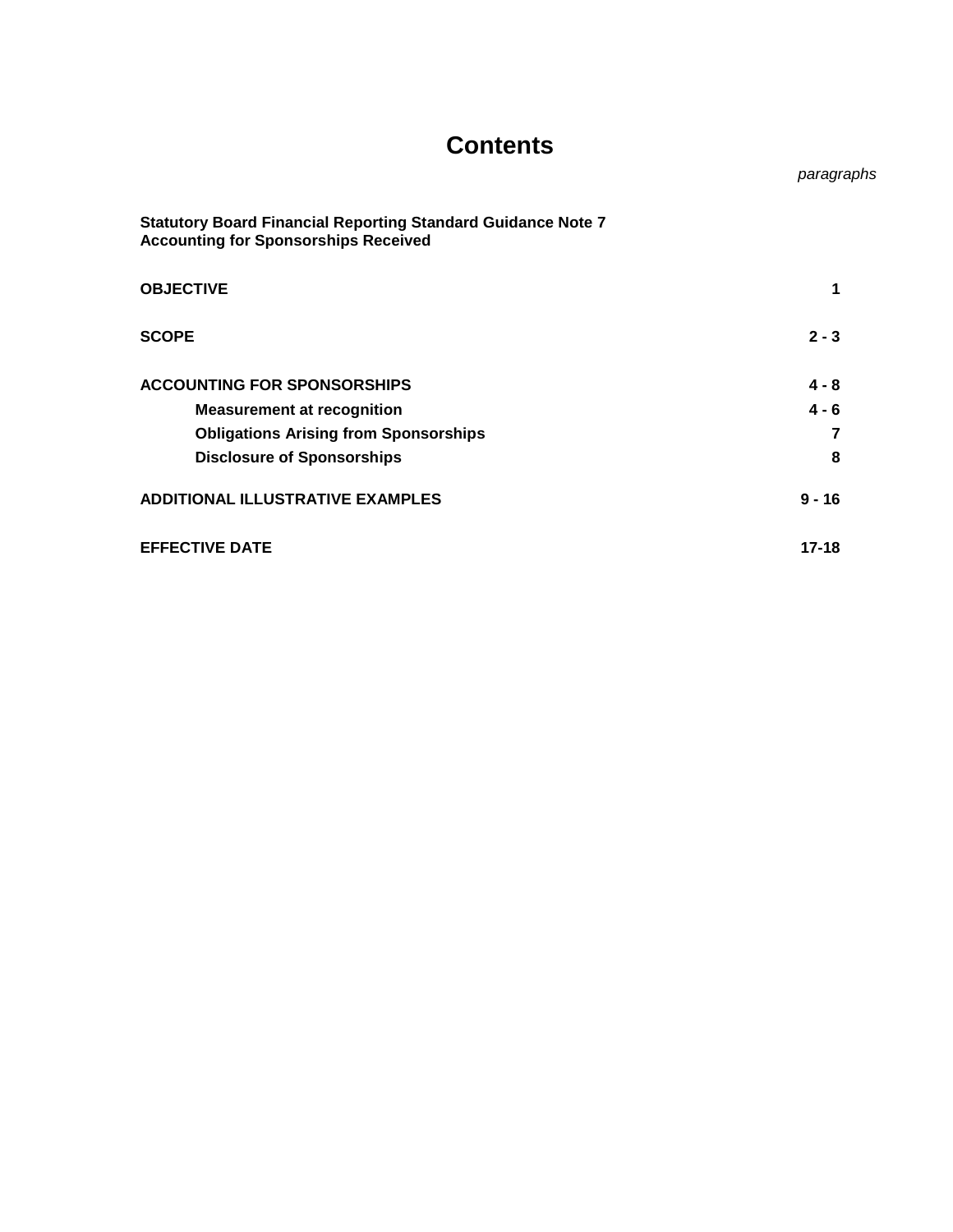## **Proposed Statutory Board Financial Reporting Standard (SB-FRS) Guidance Note 7**

## **Accounting for Sponsorships Received**

## **Objective**

1. The objective of this Guidance Note is to provide additional illustrative examples on the accounting for sponsorships received by Statutory Boards (SBs).

## **Scope**

- 2. This Guidance Note applies when a SB receives a sponsorship. A sponsorship arises when a SB receives cash, other assets or services and is expected to provide consideration (e.g. publicity) to the giving party. Sponsorships should be accounted for in accordance with SB-FRS 115 Revenue from Contracts with Customers.
- 3. Unlike a sponsorship, a donation is generally a non-reciprocal transfer of assets between parties, i.e. consideration is not expected for the transfer of assets. In instances where nominal consideration is provided, the transfer of assets should be recognized as donations received. An acknowledgement of the donor would not be deemed as consideration and should be accounted for as a donation. Guidance for the accounting treatment for donations is separately provided in SB-FRS Guidance Note 2 *Accounting and Disclosure for Donations*.

## **Accounting for Sponsorships**

#### **Measurement at Recognition**

- 4. **Income shall be recognised at the fair value of the sponsorship received or receivable.**
- 5. Fair value is the price that would be received to sell an asset or paid to transfer a liability in an orderly transaction between market participants at the measurement date.
- 6. Sponsorships in the form of services may be measured by referring to either the fair value of the services received or the fair value of the asset or the asset enhancement resulting from the services. A possible proxy on the fair value of the services received will be the consideration that would have to be paid by the SB if it had purchased the service.

### **Obligations Arising from Sponsorships**

7. **An expense shall be recognised at recognition of the sponsorship received or receivable. The amount to be recognized should be the best estimate of the expenditure required to settle the present obligation from the sponsorship in accordance with paragraph 6.**

## **Disclosure of Sponsorships**

- 8. SBs should disclose qualitative and quantitative information about all of the following, as required by paragraph 110 of SB-FRS 115 *Revenue from Contracts with Customers* :
	- i. Its contracts with the sponsors (paragraphs 113-122 of SB-FRS 115)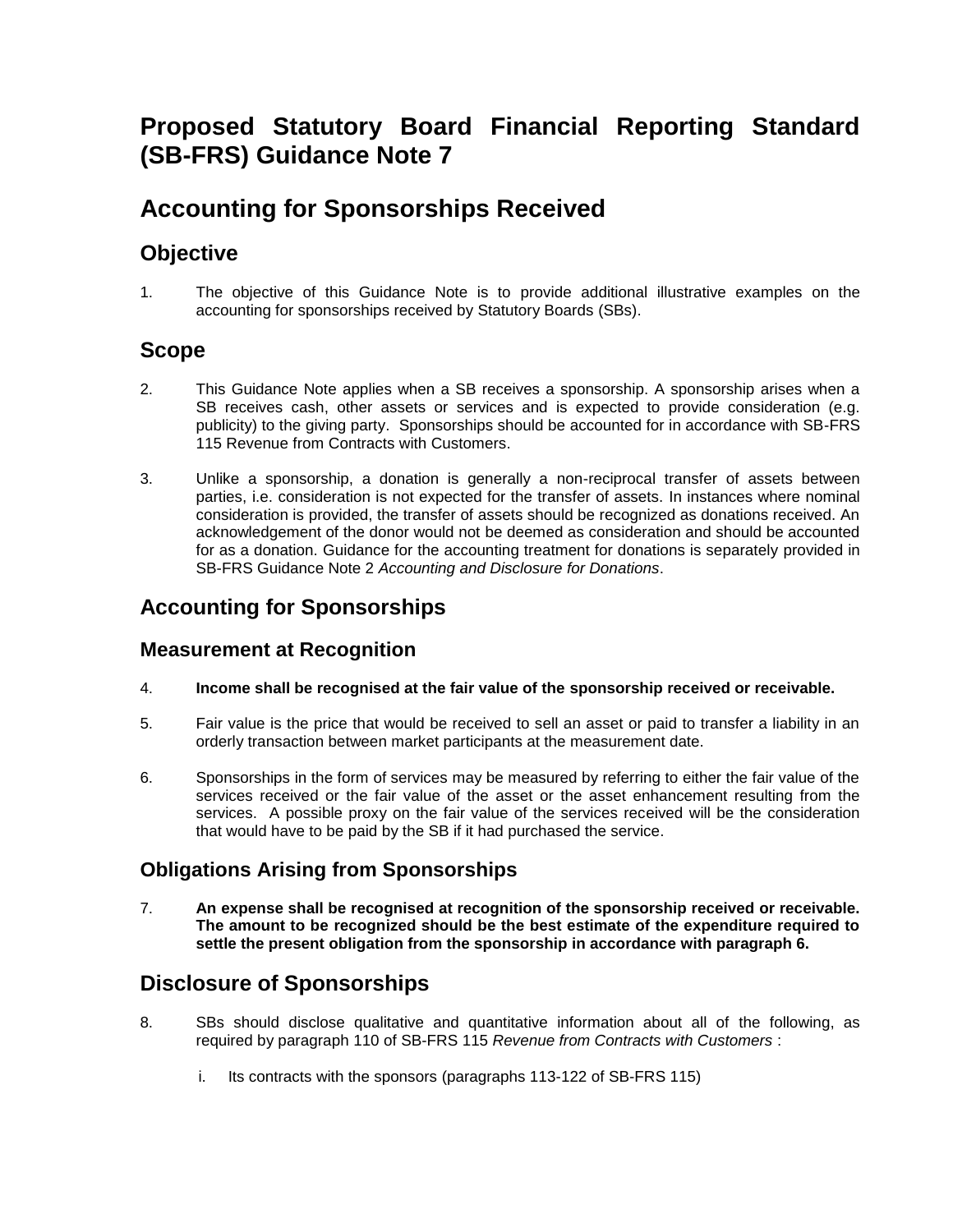- ii. Significant judgements, and changes in the judgements, made in applying the SB-FRS to the contracts (paragraphs 123-126 of SB-FRS 115)
- iii. Any assets recognised from the costs to obtain or fulfil a contract with a sponsor (paragraphs 127 and 128 of SB-FRS 115)

### **Additional Illustrative Examples**

9. 3 illustrative examples are provided in the following paragraphs on the accounting for sponsorships received.

#### **Illustrative Example 1 : Cash Sponsorship for Event Organised by Statutory Board**

#### *Scenario*

10. Statutory Board A organises an event and receives sponsorship of \$5,000 for the event from Company B. It was agreed between Statutory Board A and Company B that in return for the sponsorship, Statutory Board A will print posters advertising that Company B is the sponsor for the event and display these posters prominently at the event venue during the event. Statutory Board A incurs \$200 to print and display the posters.

#### *Assessment*

11. Table 1 shows how the revenue recognition model set out in SB-FRS 115 *Revenue from Contracts with Customers* can be applied in this scenario.

|    | <b>Step</b>                                                                                   | <b>Application</b>                                                                                                                                                                                                                                                                                                                                                  |
|----|-----------------------------------------------------------------------------------------------|---------------------------------------------------------------------------------------------------------------------------------------------------------------------------------------------------------------------------------------------------------------------------------------------------------------------------------------------------------------------|
| A. | Identify the contract(s) with the<br>customer.                                                | The sponsorship received by Statutory Board A is akin to<br>a commercial transaction in which Statutory Board A<br>provides publicity for Company B in return for the<br>sponsorship. The rights and payment terms of both<br>Statutory Board A and Company B can be identified. It is<br>probable that the consideration can be collected by<br>Statutory Board A. |
| В. | <b>Identify</b><br>the<br>performance<br>obligations in the contract.                         | The performance obligation of Statutory Board A is to<br>print the posters advertising that Company B is the<br>sponsor of the event, and display these posters<br>prominently at the event venue.                                                                                                                                                                  |
| C. | Determine the transaction price.                                                              | The transaction price is the \$5,000 received by Statutory<br>Board A from Company B.                                                                                                                                                                                                                                                                               |
| D. | Allocate the transaction price to<br>the performance obligations in<br>the contract.          | In this scenario, there is only a single performance<br>obligation.                                                                                                                                                                                                                                                                                                 |
| Ε. | Recognise revenue when (or as)<br>satisfies<br>entity<br>the⊹<br>a<br>performance obligation. | Statutory Board A should recognise the revenue over the<br>period of the event since the performance obligation is to<br>display the posters during the event.                                                                                                                                                                                                      |

#### **Table 1: Application of Revenue Recognition Model**

12. Under this scenario, Statutory Board A should recognise the sponsorship received of \$5,000 as revenue, and the cost of \$200 of printing and displaying the posters as expense.